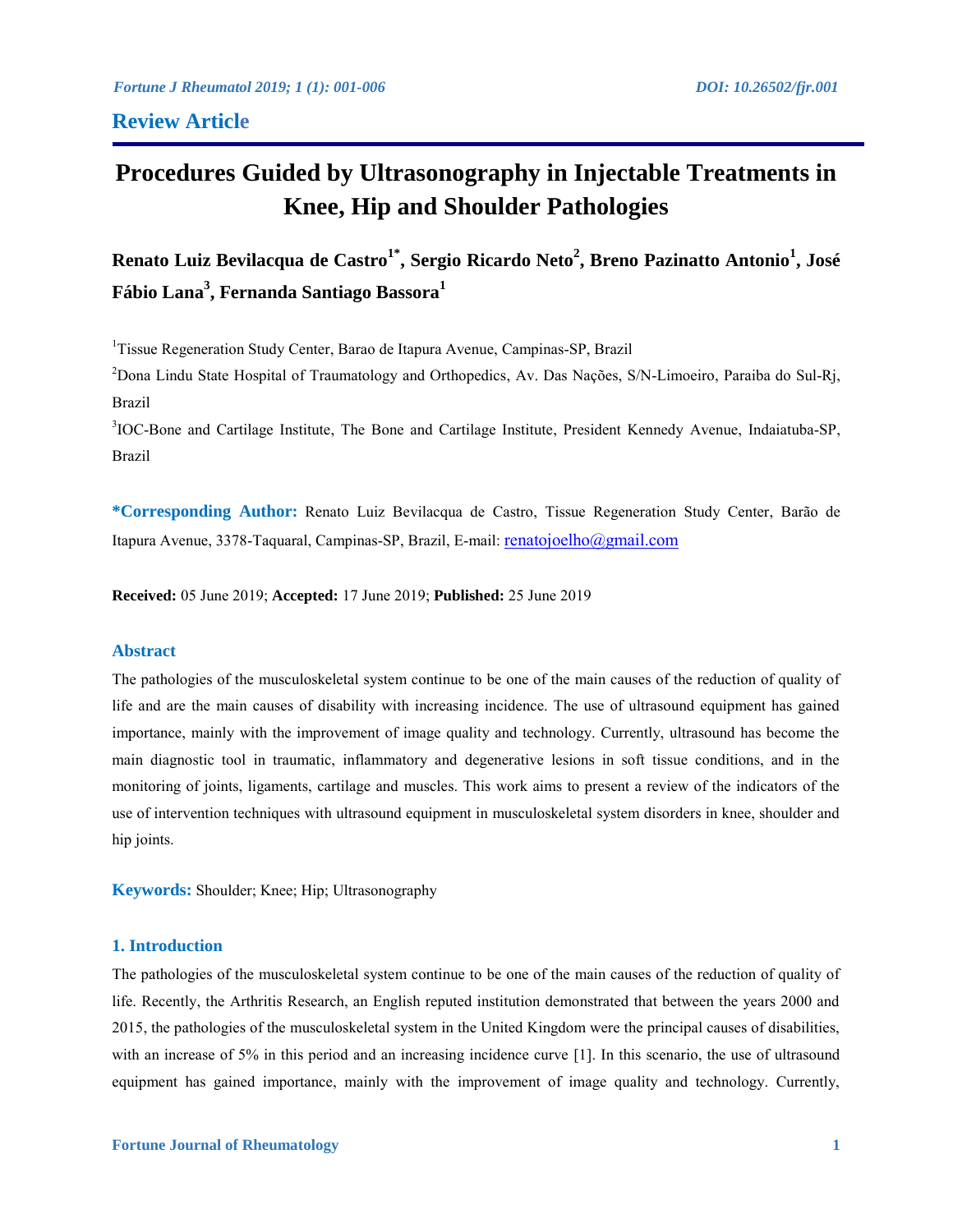ultrasound has become the main diagnostic tool in traumatic, inflammatory and degenerative lesions in soft tissue conditions, and in the monitoring of joints, ligaments, cartilage and muscles [2].

Besides being a tool for diagnosis and monitoring pathologies of the musculoskeletal system, the ultrasound has been proving to be an indispensable tool for interventional procedures. However, few medical professionals have appropriate training in interventional techniques guided by this equipment. Most professionals perform imaging biopsies of lesions in soft and bone tissues, not only joint aspirations and diagnostic fluids, but also for therapeutic procedures. The *American Medical Society for Sports Medicine* defends the use of diagnostic and interventional ultrasonography and notes the significant increase of this procedure by non-radiologists in the last decade, mainly in sports medicine. When comparing to palpation, the use of image during the procedures is more accurate and effective, showing a better result and better cost benefit as compared to other techniques [3]. This study aims to show an evidence review of the use of interventionist techniques with the use of ultrasound equipment on the pathologies of the musculoskeletal system on knee and hip joints.

# **2. Interventional Procedures on Knee Joints Guided by Ultrasonography**

The osteoarthrosis, pathology with high prevalence in the population, is a major source of chronic pain and disability in the United States of America and other developed nations. The most affected joint by this pathology is the knee, being responsible for more than 80% of the total incidence and affecting at least 19% of the American adults with more than 45 years of age [4]. Both arthrosis and synovitis of the knee have been treated with corticosteroid joint injections. More recently, viscossuplementation with hyaluronic acid and platelet rich plasma have been used for treatment with excellent results. In 2011, a study published by Curtiss demonstrated the accuracy of 55% in knee injections of cadavers when the reference was the palpation of anatomical landmarks only, whereas in procedures with the aid of ultrasound the accuracy reached 100%. In this study, the author points out that on a non-guided injection differ significantly depending on the operator, whereas this does not happen in the guided procedure [5]. Besides been universally accepted, a literature review was published in 2012 only, where the accuracy of the ultrasound guided injection was compared to other techniques such as arteriography, fluoroscopy and magnetic resonance arthrography. The accuracy was 95.8% with ultrasound use, against 77.8% without the use of ultrasound [6].

In a randomized clinical study of 148 painful joints (41.9% knee joints), where guided ultrasonography and corticosteroid injections guided by palpation of anatomical landmarks were compared for rheumatoid arthritis  $(n=100)$  and arthrosis  $(n=48)$ , Sibbitt et al. [7] reported that ultrasound guidance resulted in 43% of pain reduction, 59% reduction in absolute pain scores, at the end of two weeks, a 75% reduction in significant pain (VISA) was observed, as well as a 26% increase in response rate for pain (defined as reduction in visual analog score), and a 62% reduction in the rate of not scoring with pain (defined as reduction in visual analog score). The ultrasound also increased the effusion detection by 200% and the aspirate fluid volume by 337%. Sibbitt et al. [8] performed a randomized study comparing the clinical outcome of ultrasound guided (n=42) or arthrocentesis guided by palpation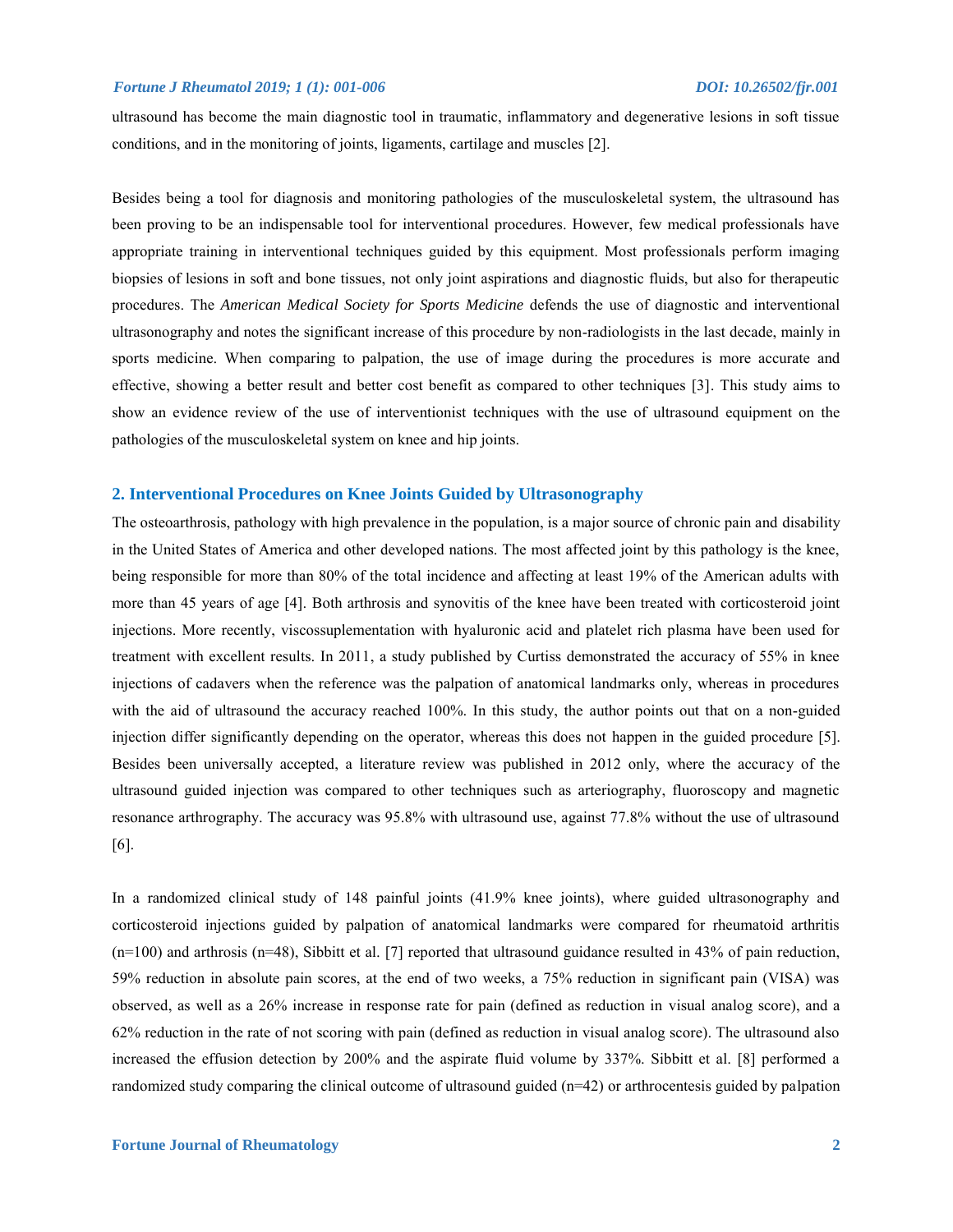of anatomical points (n=22) and intra-articular injections of corticosteroid. Patients that received ultrasound-guided injections reported 48% less pain in the procedure and 46% less joint pain in two weeks.

Moorjani et al. [9] in a randomized study, compared the pain in the arthrocentesis procedure by ultrasound guided or oriented only by palpation of anatomical landmarks and concluded that by palpation only, patients present more pain in the procedure, probably due to tissue damage caused by misplaced needle.

# **3. Interventional Procedures on Hip Joints Guided by Ultrasonography**

Byrd et al. [10], in a study with the objective of evaluating procedures guided by ultrasonography and fluoroscopy, evaluated patients submitted to intra-articular injection guided by hip ultrasonography (by a nurse) and who had previously undergone intra-articular injections guided by fluoroscopy by the musculoskeletal training center for radiologists. The success of the injection was documented in 206 patients who underwent ultrasound-guided injections during the study period. Ultrasound-guided injections resulted in an average rating of 9.8, while fluoroscopy injection ranged 3.1 on a scale of 1 to 10. As far as the pain, the ultrasound resulted in an average rating of 3 and the fluoroscopy ranged 5.6, difference that was statistically significant (P<0.01). Regarding their preferences, 49 out of 50 patients in the control study (98%) declared to prefer ultrasound injection, while one was uncertain. This study concluded that hip ultrasound-guided injections were more convenient and less painful than fluoroscopy-guided injections and patients who underwent both, preferred the ultrasound-guided procedure. Ziv et al. [11], and Diracoglu et al. [12], evaluated the precision of hip joint injections with and without the use of images, showing an accuracy of 77.5% and 66.7%, respectively. However, other studies have reported 100% accuracy in ultrasound guided procedures [13, 14]. The only injection that did not evidence delivery of the drug in the intraarticular cavity was reported on a single episode of inadvertent withdrawal of the needle during syringe fixation for contrast administration. In this study the accuracy was 97% in a group of 28 patients [15].

Pourbagher et al. [16] evaluated the efficacy of ultrasound-guided injection in patients with hip osteoarthritis, where 80% of patients reported improvement in function and pain six months post-injection. Micu et al. [14], reported a pain reduction in patients that received ultrasound-guided injections, when compared to patients who did not receive them. This study was conducted with 61 patients and the follow-up occurred after one and three months. Yoong et al. [17] evaluated the usefulness of using ultrasound to guide injections in the hip joint, before the patients underwent arthroplasty, thus anticipating the surgical results as a diagnostic tool. A total of 117 patients were suitable for inclusion in the study. Fifty-eight patients had hip arthroplasty following a good response to diagnostic injection. Of these 54 had a good outcome following surgery (93%). There was also a quantitative improvement in pain and function in these patients as measured by 1 year post-operative and pre-operative Harris hip scores (P<0.0001). A total of 44/49 patients had no surgery following no response to injection. A clear alternative diagnosis to hip osteoarthritis was made in 40 of these patients (91%). The author concluded that diagnostic ultrasound-guided local anaesthetic injection of the hip joint is a useful test in confirming hip pathology.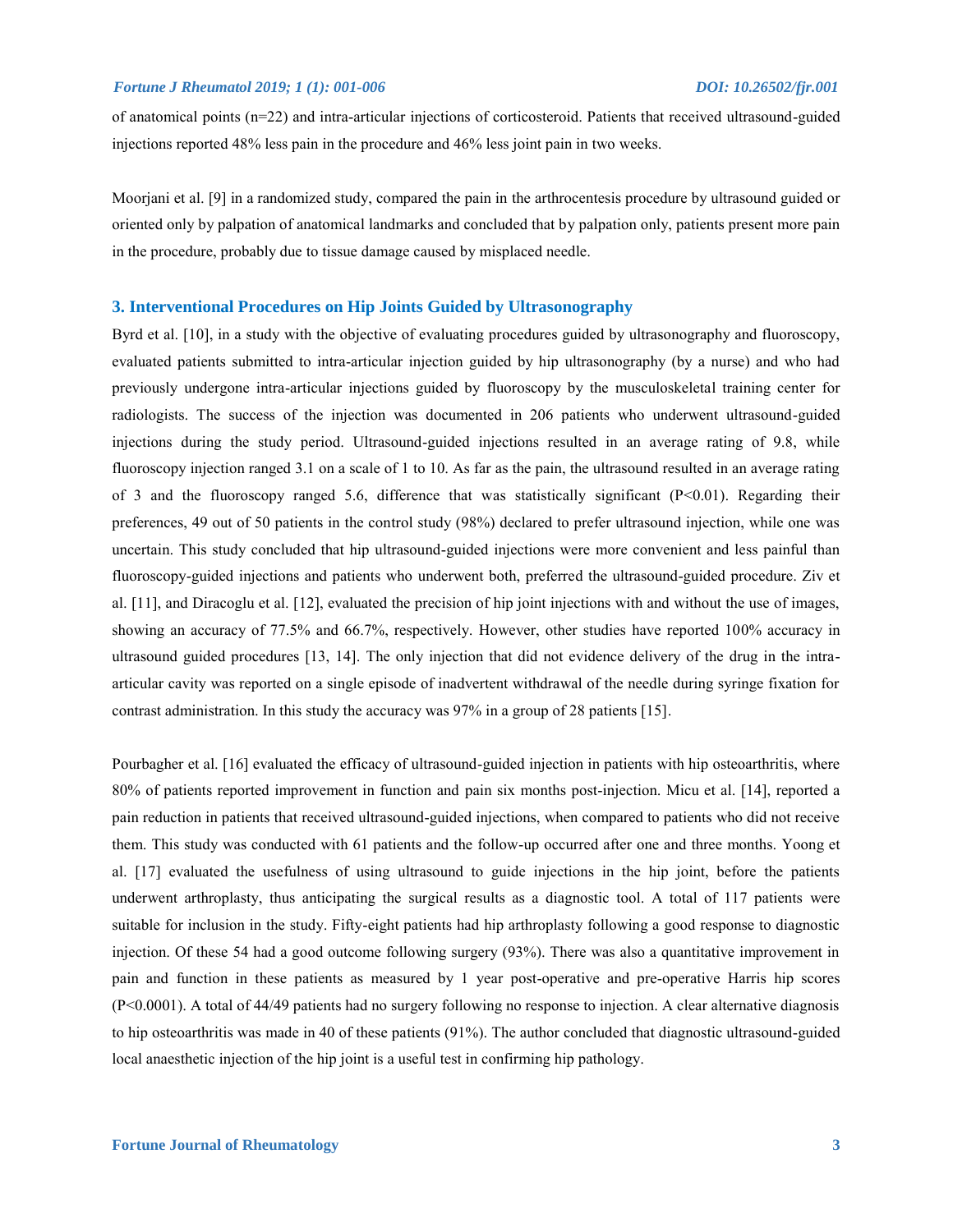In a retrospective study with 2,343 patients, Migliorini et al. [18] showed that the intra-articular hip injection with hyaluronic acid guided by ultrasound for arthrosis decreased the consumption of non-steroidal anti-inflammatory drugs. The consumption decreased 48.2% in the course of three months, followed by a 50% reduction in 12 months and a 61% decrease at the 24-month follow-up. This could lead to a significant decrease in costs, in long-term patient health care, resulting from a reduction in NSAID (Nonsteroidal Anti-inflammatory Drug) induced complications. In this review, we demonstrate the importance of the use of ultrasonography in treatments of pathologies of the hip joint. By using this technology, it is possible to reduce pain, viscossupplement and possibly slow degenerative processes, improving the quality and life expectancy of the patient.

# **4. Interventional Procedures on Shoulder Joints Guided by Ultrasonography**

Shoulder pain is common in the general population, with a prevalence of 6.9% to 34%. It is the third most painful joint and one of the main reasons why patients seek medical help. Non-surgical modalities include activity modification, non-steroidal anti-inflammatory drugs (NSAIDs), physiotherapy, and various therapeutic injections. Surgery should be indicated for patients only when other therapeutic alternatives have already been exhausted. The application of corticoid in the subacromial space has been frequently used for the anti-inflammatory action, with the intrinsic risks of the drug, as an inhibitor of the proliferation of the tenocytes and the rupture of the tendon [19]. As the shoulder has a superficial anatomical position, it represents an excellent target for the performance of interventional procedures using ultrasonography. Thus, various pathological conditions can be treated using the ultrasound for needle orientation. The ultrasonography is an operator-dependent modality, so both scanning and clinical knowledge are essential to achieve good diagnostic accuracy.

In tendinosis, a percutaneous perforation of the affected tendon is performed, causing bleeding and local release of growth factors, facilitating healing and regeneration. On the other hand, it does not have the capacity to improve the partial damage of the supraspinatus tendon, as the treatment with platelet-rich plasma (PRP) has shown excellent results. Rha D et al. in a randomized clinical trial treated 39 patients for supraspinatus tendinopathy with injection of platelet-rich plasma, or dry needling only, and compared the improvement of the shoulder pain and function and concluded that autologous PRP injections could be safe and useful treatments for tendinosis and partial tears of the rotator cuff, with benefits still present 6 months after treatment [20].

Pandey V at al. in a randomized study, follow 102 patients (PRP group, 52 patients; control group, 50 patients) with medium-sized and large degenerative posterosuperior tears were included for arthroscopic repair with a minimum follow-up of 2 years, and concluded that the application of moderately concentrated PRP improves clinical and structural outcome in large cuff tears. PRP also enhances vascularity around the repair site in the early phase [21]. Intra-articular space injections can be performed in the treatment of various shoulder disorders. The choice of medication or supplement administered depends on the pathology. In the treatment of adhesive capsulitis, a degenerative disease with an incidence of 20% in diabetic patients [22], intra-articular injections containing antiinflammatory and anesthetic guided by ultrasonography may be considered either in primary disease or in the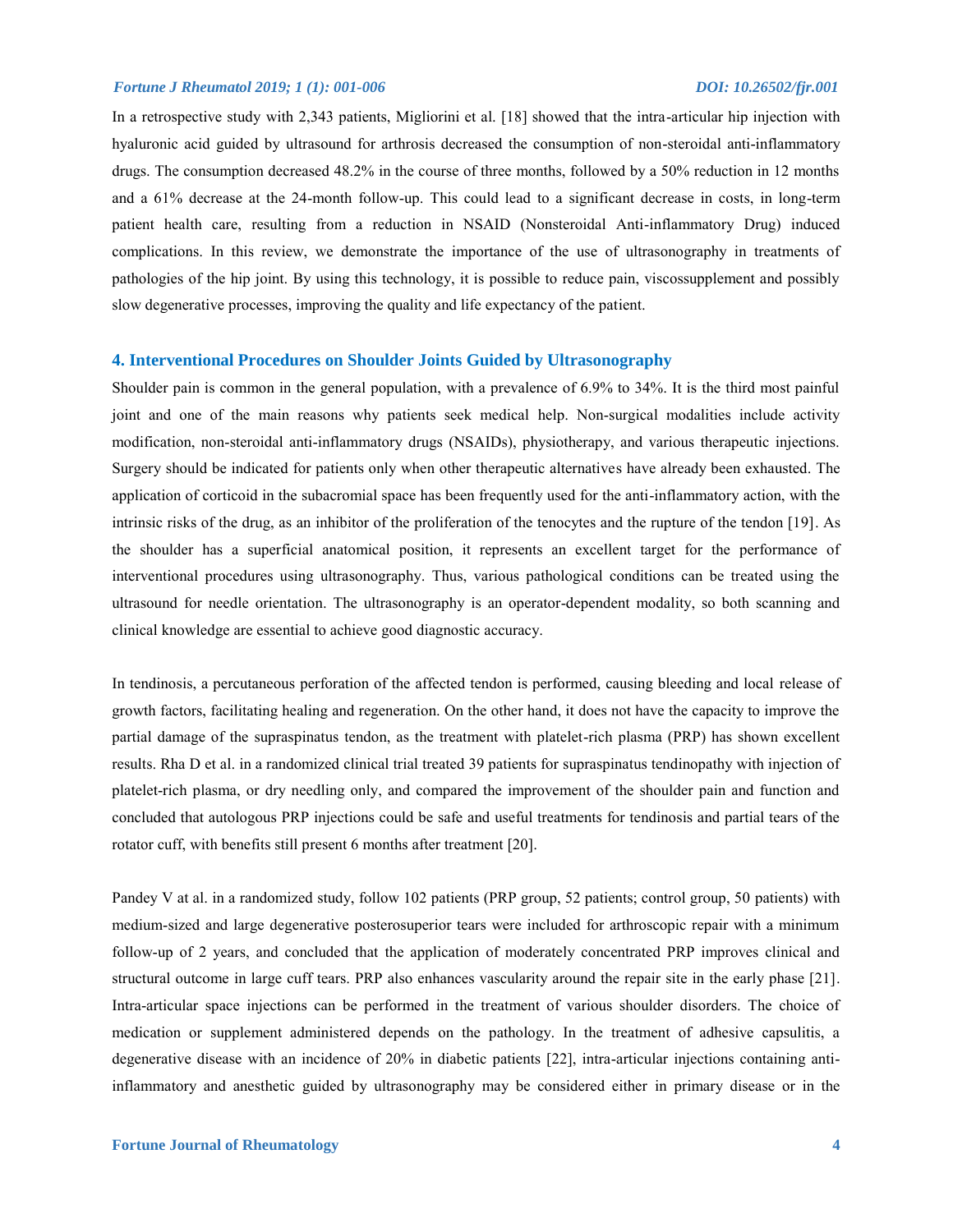associated degenerative osteoarthritis, with reduced pain and increased mobility [23]. Another possibility of ultrasound-guided procedure in the treatment of adhesive capsulitis is to obtain capsular distension with lidocaine and hyaluronic acid [24]. This option is as effective as corticosteroid injection for pain relief and functional improvement.

# **5. Final Considerations**

Ultrasonography brings benefits as practicality and accuracy. Also, it provides useful information for the treatment of musculoskeletal and neurological disorders. For treatments of joint disease, sports injuries, osteoarticular infections or peripheral neuropathies, orthopedic interventions guided by ultrasonography can range from injections to aspirations. How can orthopedists incorporate ultrasonography into their practice? Following the training needed for the equipment's use, as it is operator dependent.

# **Interest Conflicts**

The authors declare no conflicts of interest.

# **References**

- 1. What are musculoskeletal disorders? State of Musculoskeletal Health (2017).
- 2. Czyrny Z. Standards for musculoskeletal ultrasound. J Ultrason 17 (2017): 182-187.
- 3. Finnoff JT, Hall MM, Adams E, et al. American Medical Society for Sports Medicine position statement: interventional musculoskeletal ultrasound in sports medicine. Clin J Sport Med 25 (2015): 6-22.
- 4. Wallace IJ, Worthington S, Felson DT, et al. Knee osteoarthritis has doubled in prevalence since the mid-20<sup>th</sup> century. PNAS 114 (2017): 9332-9336.
- 5. Curtiss HM, Finnoff JT, Peck E, et al. Accuracy of ultrasound-guided and palpation-guided knee injections by an experienced and less-experienced injector using a superolateral approach: a cadaveric study. PMR 3 (2011): 507-515.
- 6. Berkoff DJ, Miller LE, Block JE. Clinical utility of ultrasound guidance for intra-articular knee injections: a review. Clin Interv Aging 7 (2012): 89-95.
- 7. Sibbitt WL Jr, Peisajovich A, Michael AA, et al. Does sonographic needle guidance affect the clinical outcome of intraarticular injections? J Rheumatol 36 (2009): 1892-1902.
- 8. Sibbitt WL Jr, Kettwich LG, Band PA, et al. Does ultrasound guidance improve the outcomes of arthrocentesis and corticosteroid injection of the knee? Scand J Rheumatol 41 (2012): 66-72.
- 9. Moorjani GR, Michael AA, Peisajovich A, et al. Patient pain and tissue trauma during syringe procedures: a randomized controlled trial. J Rheumatol 35 (2008): 1124-1129.
- 10. Byrd JW, Potts EA, Allison RK, et al. Ultrasound-guided hip injections: a comparative study with fluoroscopy-guided injections. Arthroscopy 30 (2014): 42-46.
- 11. Ziv YB, Kardosh R, Debi R, et al. An inexpensive and accurate method for hip injections without the use of imaging. J Clin Rheumatol 15 (2009): 103-105.